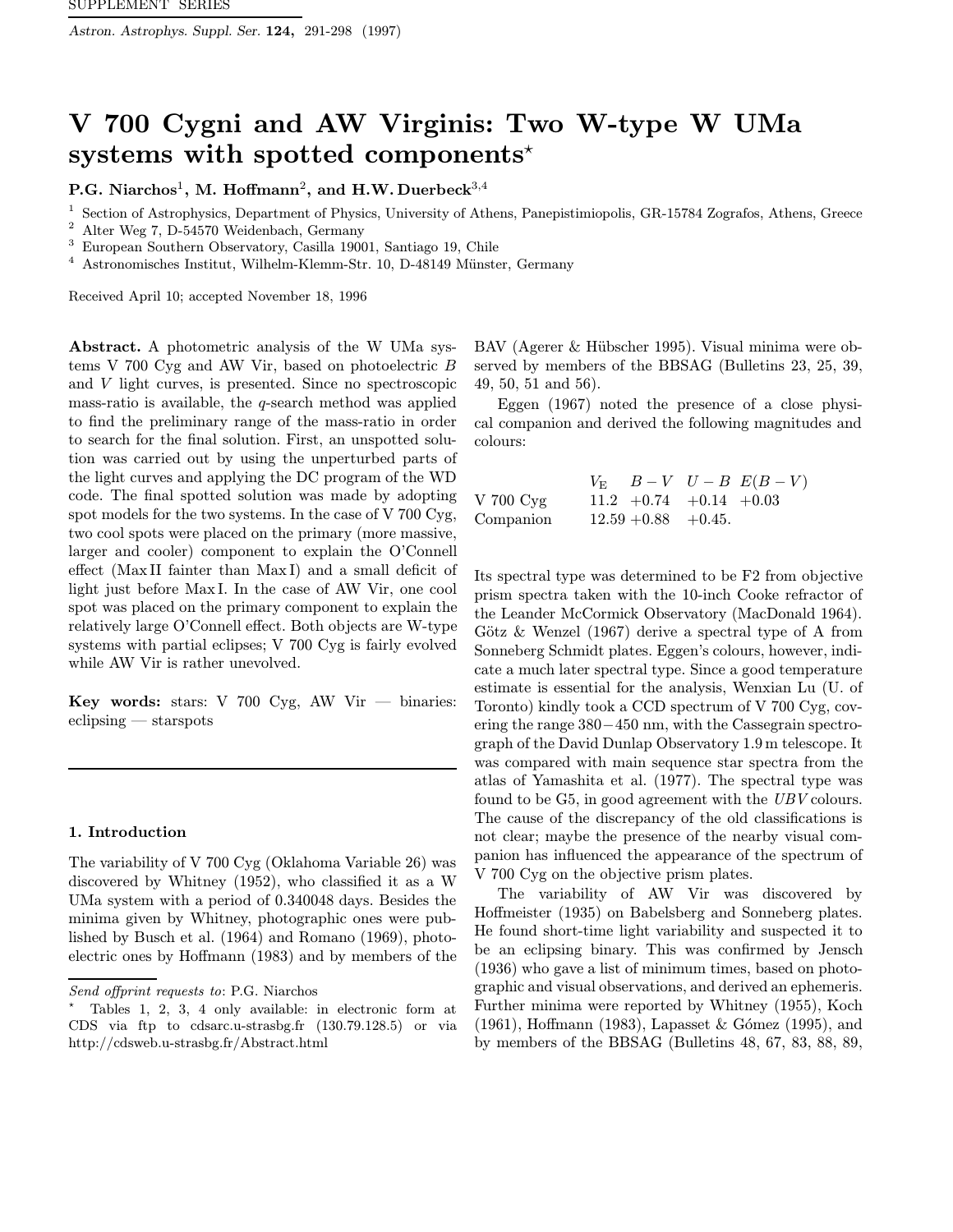

Fig. 1.  $(O - C)$  diagram of V 700 Cyg based on the linear ephemeris. Photoelectric and CCD minima, as well as mean values of several minimum determinations are shown as filled circles, single visual and photographic minima are shown as empty circles

92, 95, 97, 98, 101, 104, 109; visual and CCD). Its spectral type was determined on objective prism spectra as F8 (MacDonald 1964). A synthetic light curve analysis of AW Vir was recently presented by Lapasset et al. (1996), who analysed B and V light curves collected in 1989.

### 2. Observations

B and V photoelectric observations of both systems were carried out with a double channel photometer, attached to the 1.06m Cassegrain reflector of Hoher List Observatory. V 700 Cyg was observed on 1982 July 12/13, August  $25/26$ ,  $27/28$  and September 8/9. The star BD  $+38°4123$ was used as comparison star. AW Vir was observed on 1982 February 1/2, 20/21 and 21/22. BD +3◦2773 served as comparison star. The single observations were published by Hoffmann (1984).

#### 3. Times of minima. Period study

A linear least squares solution of the available minima of V 700 Cyg, listed in Table 1 (available from cdsarc.ustrasbg.fr), yields the following solution:

J.D.hel. (Min I) = 
$$
2445163.4896 + 0.340045602 \cdot E
$$
.  
\n $\pm 0.0018 \pm 0.000000009$ .

A linear least squares solution of the available minima of AW Vir, listed in Table 2 (available from cdsarc.ustrasbg.fr), yields the following solution:

J.D.hel. (Min I) = 
$$
2445022.6496 + 0.35399707 \cdot E
$$
.  
\n $\pm 0.0015 \pm 0.00000005$ .

The  $O - C$  diagram of V 700 Cyg (Fig. 1) indicates short-term period instability, while the diagram of AW Vir (Fig. 2) indicates only marginal period changes – something quite unusual for a W UMa system that has been under observation for so long.

Fig. 2.  $(O - C)$  diagram of AW Vir based on the linear ephemeris. Photoelectric and CCD minima, as well as mean values of several minimum determinations are shown as filled circles, single visual and photographic minima are shown as empty circles

#### 4. Photometric solution

The light curve analysis of both systems is quite difficult for the following reasons: (a) no spectroscopic mass-ratio is known, (b) the light curves show significant anomalies with O'Connell effect, and (c) the systems exhibit partial eclipses.

The light curves of V 700 Cyg reveal brightness fluctuations mainly around the maxima. The O'Connell effect is observed in both light curves and the magnitude difference between the two maxima is MaxII – MaxI =  $0m^025$ on the average for both light curves. A small deficiency of light is noted in the phase interval  $0.13 - 0.24$ , mainly in the B band. The difference between the two minima is  $0.^{\rm m}230$  in B and  $0.^{\rm m}200$  in V.

The light curves of AW Vir show brightness disturbances not only around the maxima, but also at other phases. A decrease in brightness is present in both B and V light curves in the phase interval 0.60−0.78 and a small excess of light is seen in both curves in the phase interval 0.39−0.46. Other minor light variations are present in other phase intervals. A small O'Connell effect is observed in both light curves. The magnitude difference between the two maxima is  $Max II - Max I = 0<sup>m</sup>025$  on the average for both light curves. The difference between the two minima is about  $0^{m}110$  in B and  $0^{m}130$  in V.

With such anomalies in the light curves, the analysis of both systems is quite difficult. We tried to model the light curves by invoking spots on one or both components. The need to place cool (sunspot-like) and/or hot spots on the components of contact binaries to explain the light curve anomalies and the O'Connell effect, has been suggested by several investigators (e.g. Binnendijk 1960; Hilditch 1981; Linnell 1982; Van Hamme & Wilson 1985; Milone et al. 1987; van't Veer & Maceroni 1988, 1989; Maceroni et al. 1990).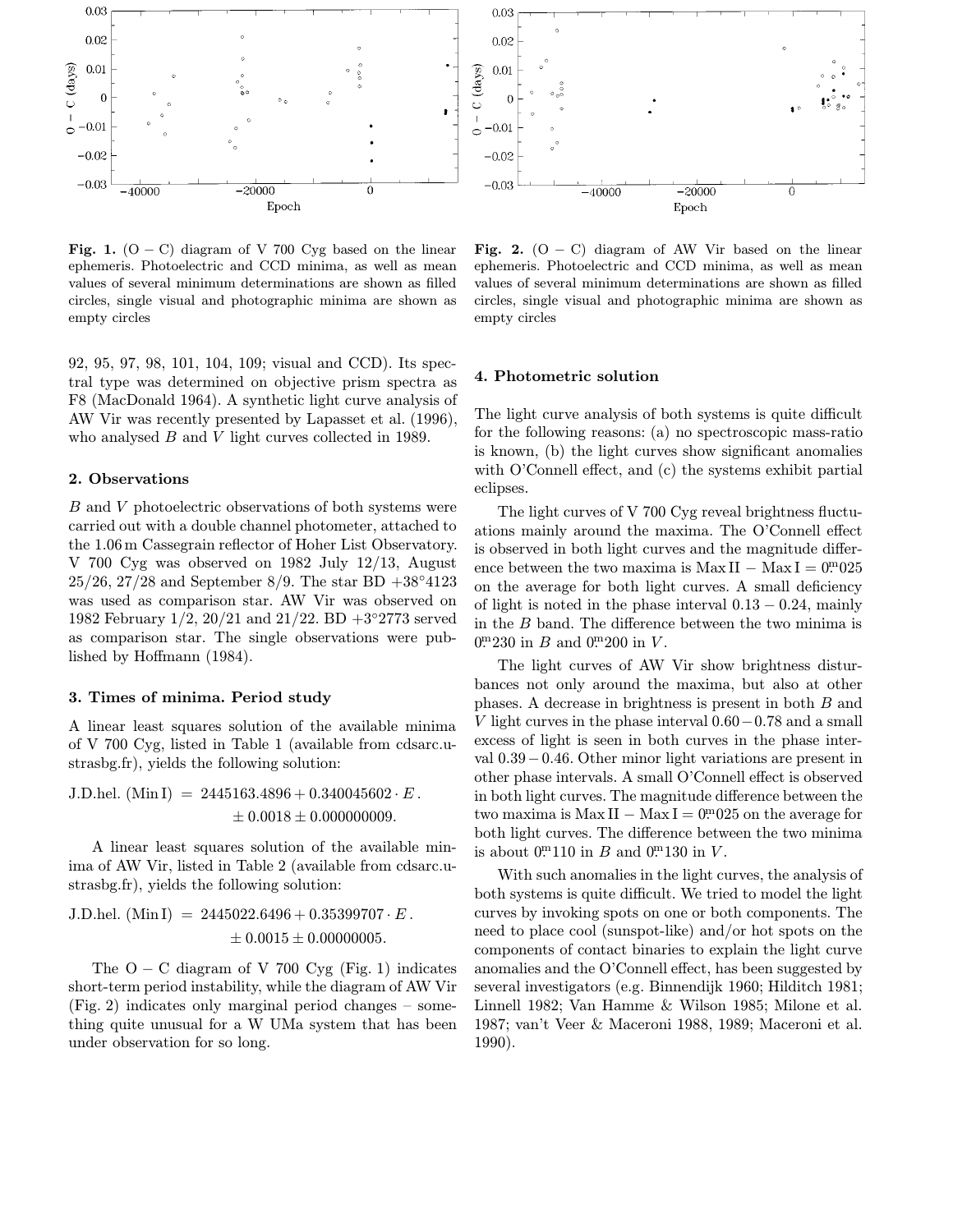## 4.1. Unspotted solution

The light curve analysis was carried out by using the most recent (1993) version of the Wilson-Devinney (Wilson 1990) synthetic light curve code, which has the capacity of automatically adjusting the spots. In order to reduce computational time and to smooth the scatter around the maxima, normal points were formed from the individual observations and assigned weights equal to the number of observations per normal. The normal points of V 700 Cyg are given in Table 3 and those of AW Vir in Table 4 (both tables are available from cdsarc.u-strasbg.fr). The mean standard deviation for normal points in B and V are  $0^{m}0143$  and  $0^{m}0142$  for V 700 Cyg, and  $0^{m}0102$  and 0. <sup>m</sup>0104 for AW Vir, respectively. Care has been taken to ensure a faithful resemblance of the normal points to the actual shape of the minima.

We proceeded to the unspotted solution by assuming that there are no spots on the components of the systems. Therefore the unperturbed parts of the light curves were used. In accordance with the light curve anomalies mentioned before, the observations in the phase intervals  $0.13 - 0.24$  and  $0.61 - 0.82$  were not included in the case of V 700 Cyg, while those in the interval  $0.60 - 0.78$  were omitted in the case of AW Vir.

In the following, the subscripts h and c refer to the hotter and cooler component, respectively. The shape of the light curve minima shows partial eclipses, so that we do not know a priori whether the systems belong to A or W type. In both cases the deeper primary minimum indicates that the hotter star is eclipsed at primary minimum. Therefore, the subscripts 1 and 2 in the DC program (with phase of conjunction  $\phi_0 = 0.0$  are identical with h and c, respectively. A preliminary set of input parameters for the DC program was obtained by the Binary Maker 2.0 program (Bradstreet 1993). The DC program was used in mode 3. In the subsequent analysis the following assumptions were made:

Case V 700 Cyg: A mean surface temperature  $T_h =$ 5770 K according to the spectral type G5V; bolometric albedos  $A_h = A_c = 0.5$  and gravity darkening coefficients  $g_h = g_c = 0.32$  were assigned values typical for stars with convective envelopes; limb darkening coefficients  $x_h = x_c = 0.78$  in B and  $x_h = x_c = 0.64$  in V were taken from Al-Naimiy's (1978) tables; bolometric linear limb darkening coefficients  $x_h = x_c = 0.505$  were taken from Van Hamme (1993); third light was assumed to be  $\ell_3 = 0.0.$ 

Case AW Vir: A mean surface temperature  $T_h$  = 6200 K according to the spectral type F8V; bolometric albedos and gravity darkening coefficients were assigned the same values as for V 700 Cyg; limb darkening coefficients  $x_h = x_c = 0.75$  in B and  $x_h = x_c = 0.61$  in V were taken from Al-Naimiy's tables; bolometric linear limb darkening coefficients  $x_h = x_c = 0.49$  were taken again from Van Hamme (1993); third light was assumed to be  $\ell_3 = 0.0$ .

The adjustable parameters were in both cases: the phase of conjunction  $\phi_0$ , the inclination *i*, the temperature  $T_c$ , the non-dimensional potential  $\Omega_h(=\Omega_c)$ , the monochromatic luminosity  $L<sub>h</sub>$  and the mass-ratio  $q =$  $m_c/m_h$ . The quantity  $\phi_0$  was adjusted only in the first few iterations, since it showed no tendency to vary significantly. The lack of a spectroscopic mass-ratio for both systems led us to search for the solution with several fixed values for the mass-ratio q in the range  $0.2-4$ . The values of  $q < 1$  correspond to a transit at the primary (A-type system) and those of  $q > 1$  to an occultation (W-type system). The lowest values of the sum  $\Sigma$ (res)<sup>2</sup> of the weighted squares of the residuals occurred at  $q = 0.8$  and  $q = 1.6$ for the case of V 700 Cyg and at  $q = 0.8$  and  $q = 1.2$  for AW Vir, with almost equal values in both cases for each system. Figures 3 and 4 show the fit parameter  $\Sigma$ (res)<sup>2</sup> as a function of the mass-ratio  $q$ . The range in  $q$  for V 700 Cyg is  $0.4 - 2.8$ , since for values of q outside this range no convergent acceptable solution could be obtained.



Fig. 3. V 700 Cyg: The fit parameter  $\Sigma$ (res)<sup>2</sup> as a function of the mass-ratio q

In order to find the final unspotted solution we continued the analysis by applying the DC program for the above values of  $q$ , treating  $q$  as a free parameter. The solutions for V 700 Cyg converged to  $q = 0.8895$  and  $q = 1.5699$ with values of  $\Sigma$ (res)<sup>2</sup> 0.0330 and 0.0319, respectively. In the case of AW Vir the solutions converged to  $q = 0.8006$ and  $q = 1.2222$  and the corresponding values of  $\Sigma(\text{res})^2$ were found to be 0.0210 and 0.0202. Of these two solutions (A and W-type for each system), we finally adopted the W-type solutions by taking into account (a) the better fit of the W-type solution and (b) the large mass-ratio of the A-type solution, which would be unusual for an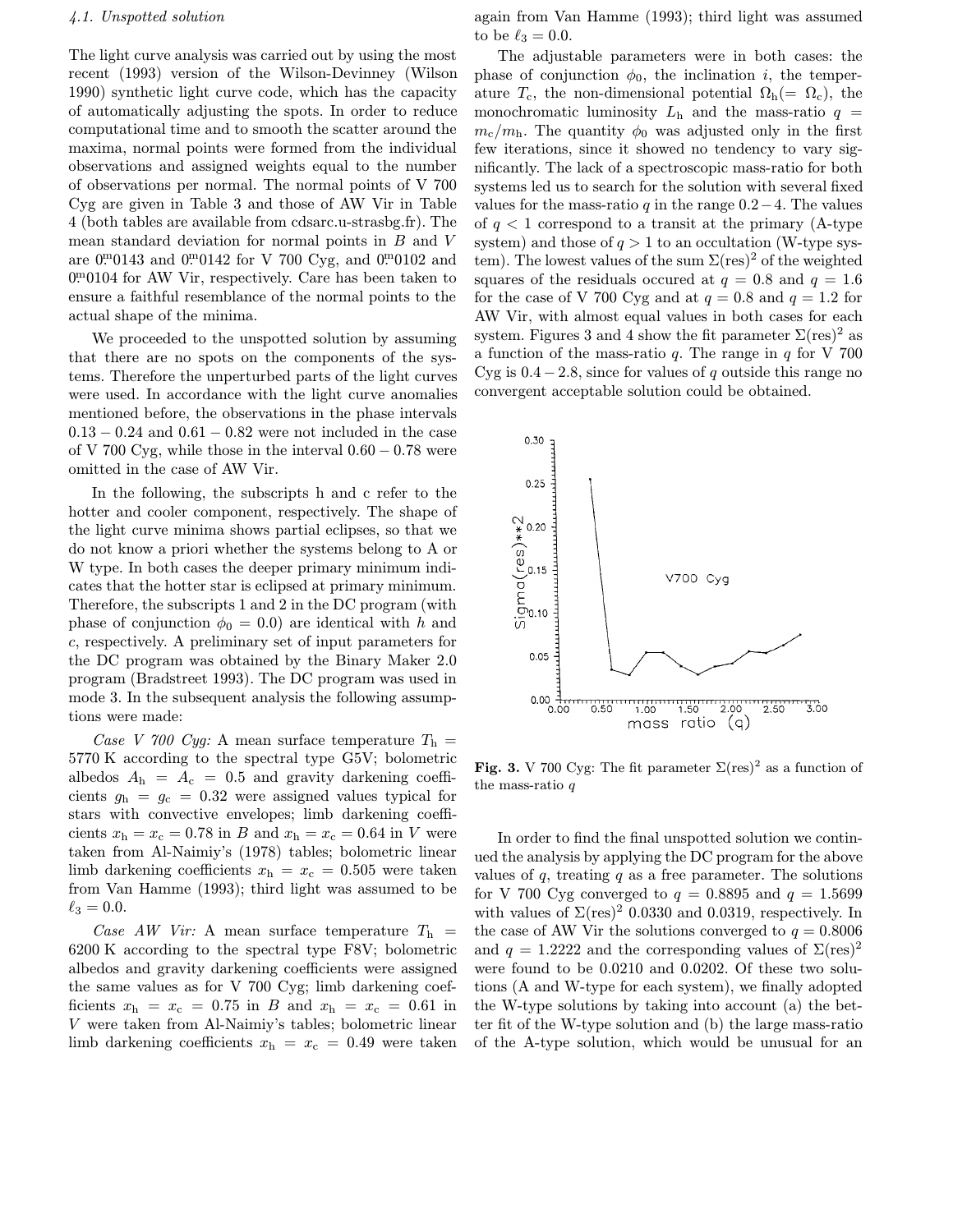

Fig. 4. AW Vir: The fit parameter  $\Sigma$ (res)<sup>2</sup> as a function of the mass-ratio q

A-type system. In all DC solutions, the method of subsets (Wilson & Biermann 1976) was used because of the strong correlation between the adjustable parameters. The parameters  $i$  and  $q$  were always taken in separate subsets, since in many cases  $q$  and  $i$  can be combined in such a way that the quality of the solution becomes good for a large range of mass-ratios. The results of the unspotted solution for both systems are given in Table 5. In Figs. 5 and 6, the corresponding theoretical light curves are shown as dashed lines.



Fig. 5. Normal points and theoretical B and V light curves of V 700 Cyg. Dashed lines: unspotted solution; Solid lines: spotted solution



Fig. 6. Normal points and theoretical  $B$  and  $V$  light curves of AW Vir. Dashed lines: unspotted solution; Solid lines: spotted solution

# 4.2. Spotted solution

Inspection of Figs. 5 and 6 reveals that the theoretical "unspotted" light curves do not fit satisfactorily the observations (normal points). The disagreement for V 700 Cyg is relatively small in the phase regions before MaxI and around Max II, while the disagreement for AW Vir is severe around MaxII (O'Connell effect). In order to take care of the decrease of brightness in the above phase intervals in both systems, a spotted solution was carried out by adopting the simplest spot model with a physical meaning, i.e. by assuming that the systems have cool spots on the primary component of the same nature as solar magnetic spots (Mullan 1975). Two cool spots were placed on the primary (larger, more massive and cooler) component of V 700 Cyg and one cool spot on the primary (larger, more massive and cooler) component of AW Vir. The Binary Maker 2.0 program was used to obtain the best fit by adjusting the spot parameters: the latitude b, the longitude  $l$ , the angular radius  $R$  and the temperature factor T.F.

Once the best fit was obtained, the DC program was used to derive the final solution. At this stage of the solution the DC program (1993 version) was used to adjust some of the spot parameters (longitude, angular radius and temperature factor) together with the system parameters i,  $T_c$ ,  $\Omega_h$ , q and  $L_h$ . Because of convergence problems with a simultaneous adjustment of all parameters, we employed the method of subsets in the sense: system parameters, spot parameters, system parameters etc. (Van Hamme, private communication). The differential corrections were computed until the corrections became smaller than their probable errors. A few more iterations were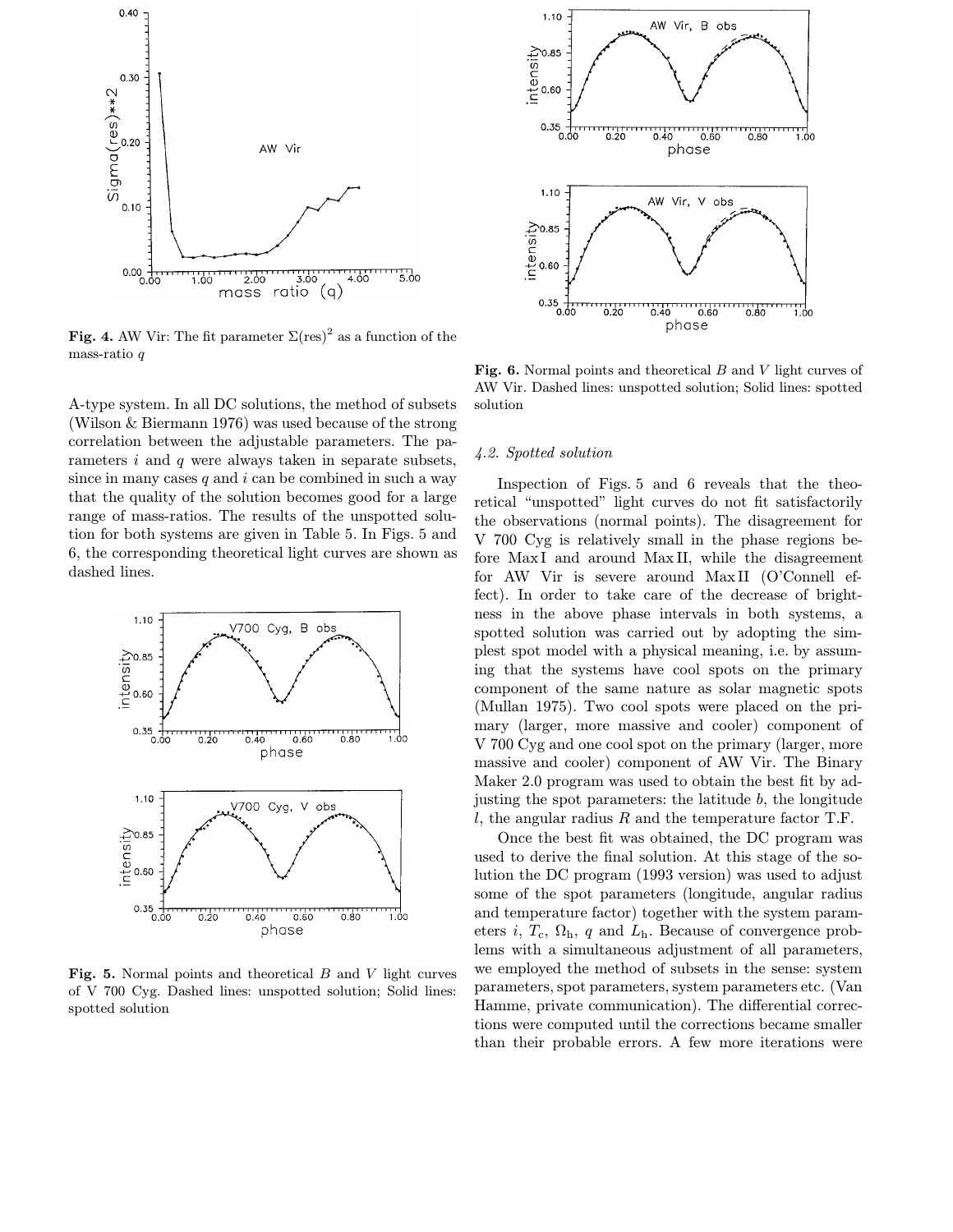|                                                | V 700 Cyg           | V 700 Cyg           | AW Vir              | AW Vir              | AW Vir                 |
|------------------------------------------------|---------------------|---------------------|---------------------|---------------------|------------------------|
| Parameter                                      | unspotted           | spotted             | unspotted           | spotted             | unspotted solution     |
|                                                | solution            | solution            | solution            | solution            | (Lapasset et al. 1996) |
| $\phi_0$                                       | $0.9998 \pm 0.0003$ | $0.9998 \pm 0.0003$ | $0.0018 \pm 0.0003$ | $0.0010 \pm 0.0002$ |                        |
| $i$ (degrees)                                  | $80.268 \pm 0.183$  | $79.856 \pm 0.173$  | $81.357 \pm 0.195$  | $81.193 \pm 0.167$  | $82.98 \pm 0.09$       |
| $g_{\rm h} (= g_{\rm c})$                      | $0.32*$             | $0.32*$             | $0.32*$             | $0.32*$             | $0.32*$                |
| $T_{\rm h}$ (K)                                | 5770*               | 5770*               | 6200*               | 6200*               | 6000*                  |
| $T_c$ (K)                                      | $5351 \pm 10$       | $5396 \pm 9$        | $5945 \pm 12$       | $5872 \pm 10$       | $5980\pm5$             |
| $A_{\rm h}$ (= $A_{\rm c}$ )                   | $0.5*$              | $0.5*$              | $0.5^\ast$          | $0.5*$              | $0.5^\ast$             |
| $\Omega_{\rm h}$ (= $\Omega_{\rm c}$ )         | $4.4798 \pm 0.0164$ | $4.4185 \pm 0.0218$ | $4.0500 \pm 0.0172$ | $4.1991 \pm 0.0081$ | $3.207 \pm 0.003$      |
| $q = m_{\rm c}/m_{\rm h}$                      | $1.5699 \pm 0.0097$ | $1.5346 \pm 0.0105$ | $1.2222 \pm 0.0042$ | $1.3150 \pm 0.0058$ | 1.48                   |
| $L_{\rm h}/(L_{\rm h}+L_{\rm c})$ ( <i>B</i> ) | $0.5115 \pm 0.0042$ | $0.5040 \pm 0.0034$ | $0.5111 \pm 0.0040$ | $0.5115 \pm 0.0030$ | 0.585                  |
| $L_{\rm h}/(L_{\rm h}+L_{\rm c})$ (V)          | $0.4899 \pm 0.0035$ | $0.4848 \pm 0.0028$ | $0.5002 \pm 0.0035$ | $0.4972 \pm 0.0025$ | 0.584                  |
| $x_{\rm h}$ (= $x_{\rm c}$ ) (B)               | $0.78*$             | $0.78*$             | $0.75*$             | $0.75*$             | $0.709*$               |
| $x_{\rm h}$ (= $x_{\rm c}$ ) (V)               | $0.64*$             | $0.64*$             | $0.61*$             | $0.61*$             | $0.573*$               |
| $x_{\rm h}$ (= $x_{\rm c}$ ) (bolo)            | $0.505*$            | $0.505*$            | $0.49*$             | $0.49*$             |                        |
| % overcontact                                  | 26%                 | 27%                 | $9\%$               | 8%                  | 2.1%                   |
| $r_{\rm h}$ (pole)                             | $0.3344 \pm 0.0012$ | $0.3373 \pm 0.0015$ | $0.3454 \pm 0.0010$ | $0.3386 \pm 0.0007$ | 0.332                  |
| $r_{\rm h}$ (side)                             | $0.3522 \pm 0.0014$ | $0.3556 \pm 0.0018$ | $0.3630 \pm 0.0012$ | $0.3554 \pm 0.0008$ | 0.348                  |
| $r_{\rm h}$ (back)                             | $0.3945 \pm 0.0023$ | $0.3987 \pm 0.0026$ | $0.3978 \pm 0.0016$ | $0.3899 \pm 0.0013$ | 0.383                  |
| $r_{\rm c}$ (pole)                             | $0.4089 \pm 0.0022$ | $0.4081 \pm 0.0029$ | $0.3789 \pm 0.0028$ | $0.3842 \pm 0.0012$ | 0.391                  |
| $r_c$ (side)                                   | $0.4356 \pm 0.0029$ | $0.4348 \pm 0.0038$ | $0.4001 \pm 0.0036$ | $0.4059 \pm 0.0016$ | 0.414                  |
| $r_c$ (back)                                   | $0.4718 \pm 0.0043$ | $0.4717 \pm 0.0058$ | $0.4331 \pm 0.0055$ | $0.4382 \pm 0.0023$ | 0.446                  |
| $\Sigma(\text{res})^2$                         | 0.0319              | 0.0338              | 0.0202              | 0.0157              |                        |
| $\mathcal{M}_{\rm h}/\mathcal{M}_{\odot}$      |                     | 0.60                |                     | 0.84                |                        |
| $\mathcal{M}_\mathrm{c}/\mathcal{M}_\odot$     |                     | 0.92                |                     | 1.11                |                        |
| $R_{\rm h}/R_{\odot}$                          |                     | 0.86                |                     | 0.95                |                        |
| $R_{\rm c}/R_{\odot}$                          |                     | 1.04                |                     | 1.08                |                        |
| $\log(L_{\rm h}/L_{\odot})$                    |                     | $-0.13$             |                     | 0.08                |                        |
| $\log(L_c/L_{\odot})$                          |                     | $-0.08$             |                     | 0.10                |                        |

Table 5. Light curve solutions of V 700 Cyg and AW Vir

<sup>∗</sup>assumed.

always performed after obtaining a convergent solution to ensure its stability. The final results of the spotted solution of V 700 Cyg and AW Vir are given in Table 5, and the corresponding theoretical light curves are shown as solid lines in Figs. 5 and 6, respectively. The final spot parameters for the two systems are given in Table 6. The final spotted solution for V 700 Cyg (where the spots were adjusted) places the two spots on the primary in positions where both are visible at phase 0.0 and hence should introduce perturbations in that phase region. These perturbations are quite small, of the order of the statistical error lines (see Sect. 5 for a discussion), because the temperature factor of the spots are very close to unity. The  $O - C$ differences between the observed and calculated points for the unspotted and spotted solutions for the two systems are shown in Figs. 7 and 8, respectively.

# 5. Discussion and conclusions

Although the available information about the systems V 700 Cyg and AW Vir is based only on photometry and spectral classification, the adopted spot models fit satisfactorily the observed light curves. The two minima have



Fig. 7. The light curve  $(O - C)$  residuals for V 700 Cyg in B and V band. Crosses refer to unspotted solution; asterisks refer to spotted solution

unequal depths, and a temperature difference of a few hundred degrees between the components is expected. The final solution yields a temperature difference  $\Delta T \approx 374$  K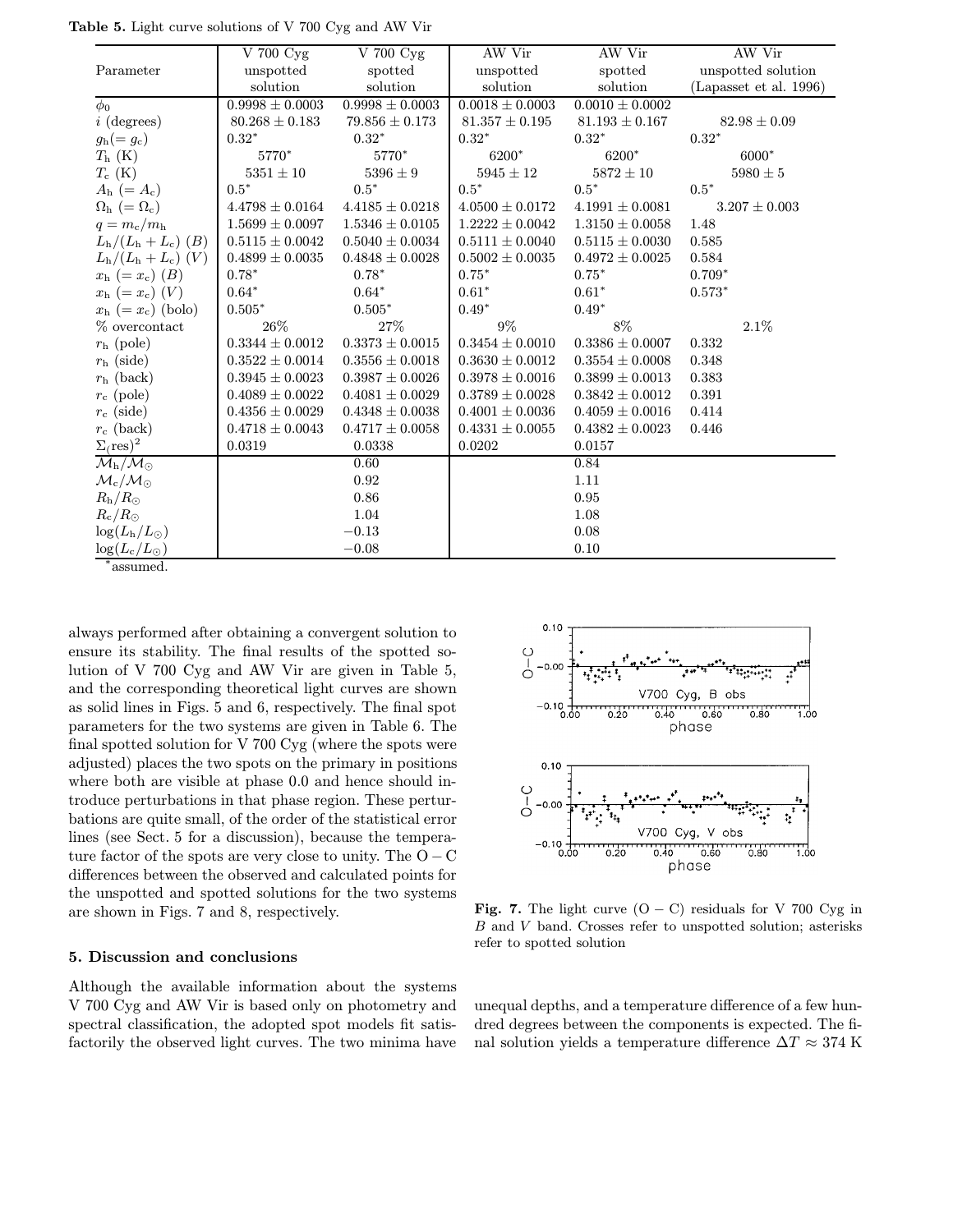

Fig. 8. The light curve  $(O - C)$  residuals for AW Vir in B and V band. Crosses refer to unspotted solution; asterisks refer to spotted solution

Table 6. Spot parameters

|               | $V$ 700 $Cyg$     | V 700 Cyg         | AW Vir            |
|---------------|-------------------|-------------------|-------------------|
| parameter     | spot 1            | spot 2            | spot 1            |
| $b$ (degrees) | 90                | 90                | 80                |
| $l$ (degrees) | $241.77 \pm 6.41$ | $123.20 \pm 4.58$ | $309.51 \pm 4.98$ |
| $R$ (degrees) | $20.16 \pm 0.84$  | $19.60 \pm 1.07$  | $14.56 \pm 0.32$  |
| T.F.          | $0.945 \pm 0.005$ | $0.952 \pm 0.006$ | $0.720 \pm 0.028$ |

between the components of V 700 Cyg, and  $\Delta T \approx 320$  K between those of AW Vir. According to our W-type solution, the larger and more massive component of both systems is also the cooler one, while the smaller and less massive is the hotter component. The thermal-decoupling degree, defined as  $DT = (T_1 - T_2)/T_1$  (Lipari & Sistero 1988), where  $T_1$  corresponds to the temperature of the larger and more massive component and  $T_2$  to that of the smaller and less massive one, yields values −0.07 and −0.05 for V 700 Cyg and AW Vir, respectively. These values place the two systems among the W-type systems in Figs. 2 and 3 of Lipari & Sistero (1988). In the previous expression for DT we have replaced, according to our Wtype solution,  $T_1 = T_c$  and  $T_2 = T_h$ .

We succeeded to model the light curves of V 700 Cyg by invoking two cool spots on the larger (cooler, more massive) component, while for AW Vir one cool spot on the larger (cooler, more massive) component, was sufficient to obtain a satisfactory fit to the observations. As far as the uniqueness of our model is concerned, it should be pointed out that solutions with different spot combinations may equally well fit the observations. According to Maceroni et al. (1990) and Maceroni & van't Veer (1993) this is a general problem of light curve fitting with spot models. On the basis of this argument, we tried to use the simplest model with a physical meaning.

Given that a unique solution can hardly be obtained for partially eclipsing systems with unknown spectroscopic mass-ratio, we can invoke an independent check of the quality of the derived (unspotted and spotted) solutions by considering the residuals for each light curve. Barone et al. (1993) pointed out that, according to the Chauvenet hypothesis, at least 68% of the points should be in the band defined by the statistical error lines  $(-S_{\text{er}}, S_{\text{er}})$ , where  $S_{\text{er}}$  is given by Eq. (7) of Barone et al. (1993). In the case of V 700 Cyg we find  $S_{\text{er}} = 0.0177$  for B and  $S_{\text{er}} = 0.0178$  for V. For the unspotted solution (with phase intervals 0.13 − 0.24 and 0.61 − 0.82 excluded) 68% of the  $O - C$  points in B and 67% in V lie inside the statistical error lines. When the whole light curve is considered, the Chauvenet hypothesis is not fulfilled. In the spotted solution (where all the points are included) 82% of the  $O - C$ points in  $B$  and 66% of the points in  $V$  are within the error lines. Therefore, both the unspotted and spotted solutions fulfill the Chauvenet hypothesis marginally making thus both solutions acceptable.

In the case of AW Vir, the error lines are  $S_{\text{er}} = 0.0139$ in B and  $S_{\text{er}} = 0.0143$  in V. Similarly, for the unspotted solution (with phase interval 0.60−0.78 excluded) 85% of the O – C points in B and 68% in V lie inside the error lines: if we consider the whole light curve, the corresponding numbers are  $72\%$  and  $51\%$  in B and V, respectively. For the spotted solution 83% of the  $O - C$  points in B and  $84\%$  in V are within the statistical error lines. These data indicate that both solutions, the unspotted and spotted one, are acceptable, since both fulfill the Chauvenet hypothesis.

After our study had been submitted, a photometric analysis of AW Vir was published by Lapasset et al. (1996). They used the WD code to analyse their  $B, V$ light curves, which do not show noticeable asymmetries or irregularities. An unspotted solution was found on the basis of the best fit, which formally corresponds to an Atype configuration, although the values of some physical parameters – mass-ratio, degree of contact and spectral type – are typical for W-type systems. The authors conclude they are unable to assess unambiguously the subtype of this system by photometric evidence only. Since their identification of minimum I and II is the same as in the present paper, we are confident to say that AW Vir oscillates between states of DT between 0 and a negative value.

Our solution is based on  $B, V$  light curves, obtained 7 years before the observations of Lapasset et al. They clearly show a brightness deficiency in the phase interval 0.60 − 0.78, and require the application of a spot model. Our W-type solution is based not only on the best fit, but also on the similarity of some basic physical parameters of AW Vir to those typical for W-type systems. Despite the different subtypes found in the two analyses, the geometrical elements (inclination and relative radii) are very similar in the two solutions (see Table 5). Lapasset et al.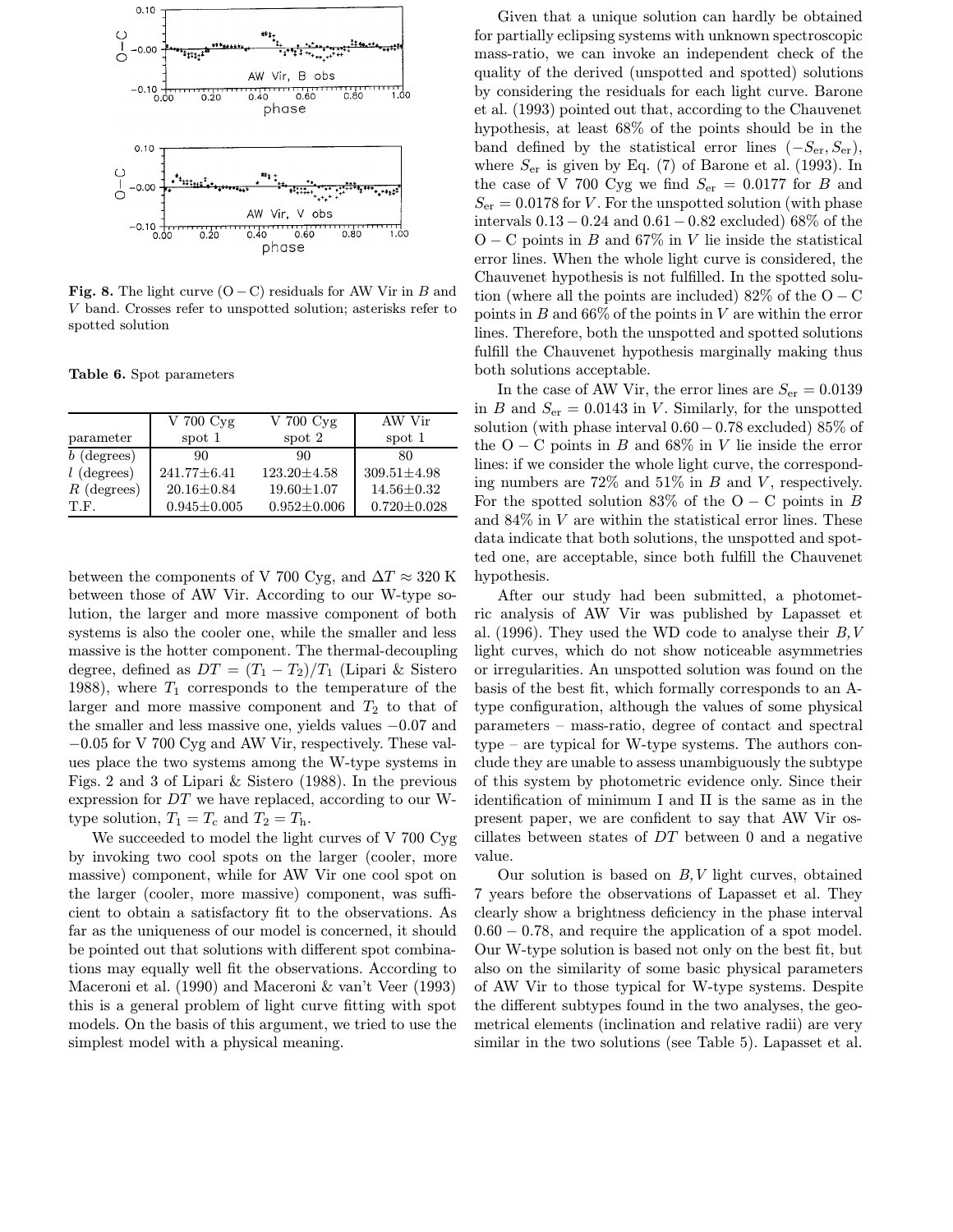assumed a spectral type G0 for the primary component on the basis of UBV colours; since the photometric data given in their Table 2 are apparently misprinted, it is difficult to judge whether this spectral type is to be preferred over MacDonald's (1964) spectral classification.

Three-dimensional pictures of the spotted models of V 700 Cyg and AW Vir are shown in Figs. 9 and 10. Cross-sectional surface outlines of the two systems with their inner and outer critical Roche surfaces are shown in Figs. 11 and 12.



Fig. 9. A three-dimensional model of V 700 Cyg for phases 0.25 (upper plot) and 0.75 (lower plot)

The present results are based on photometry only, since no radial velocities of the systems exist so far. Nevertheless it is interesting to speculate on the evolution status by using the absolute parameters of the systems. These were computed by the LC program of the WD code and standard relations, where the parameters found in the spotted solutions were used as input parameters, and are listed in Table 5.

The absolute elements were used to estimate the evolutionary status of the two systems by means of the massradius (MR), mass-luminosity (ML) and HR diagrams of Hilditch et al. (1988), who showed that the mass-radius diagram is the principal indicator of the evolutionary state. The primary components of V 700 Cyg and AW Vir lie in the region between ZAMS and TAMS, which is occupied by the primaries of other W-type W UMa systems. The position of V 700 Cyg, quite close to the TAMS, indicates that this system is somewhat evolved while AW Vir



Fig. 10. A three-dimensional model of AW Vir for phases 0.25 (upper plot) and 0.75 (lower plot)



phase =  $0.7500$ 

Fig. 11. Cross-sectional surface outline of V 700 Cyg (dashed line). The solid lines are the Roche critical surfaces.



phase =  $0.7500$ 

Fig. 12. Cross-sectional surface outline of AW Vir (dashed line). The solid lines are the Roche critical surfaces